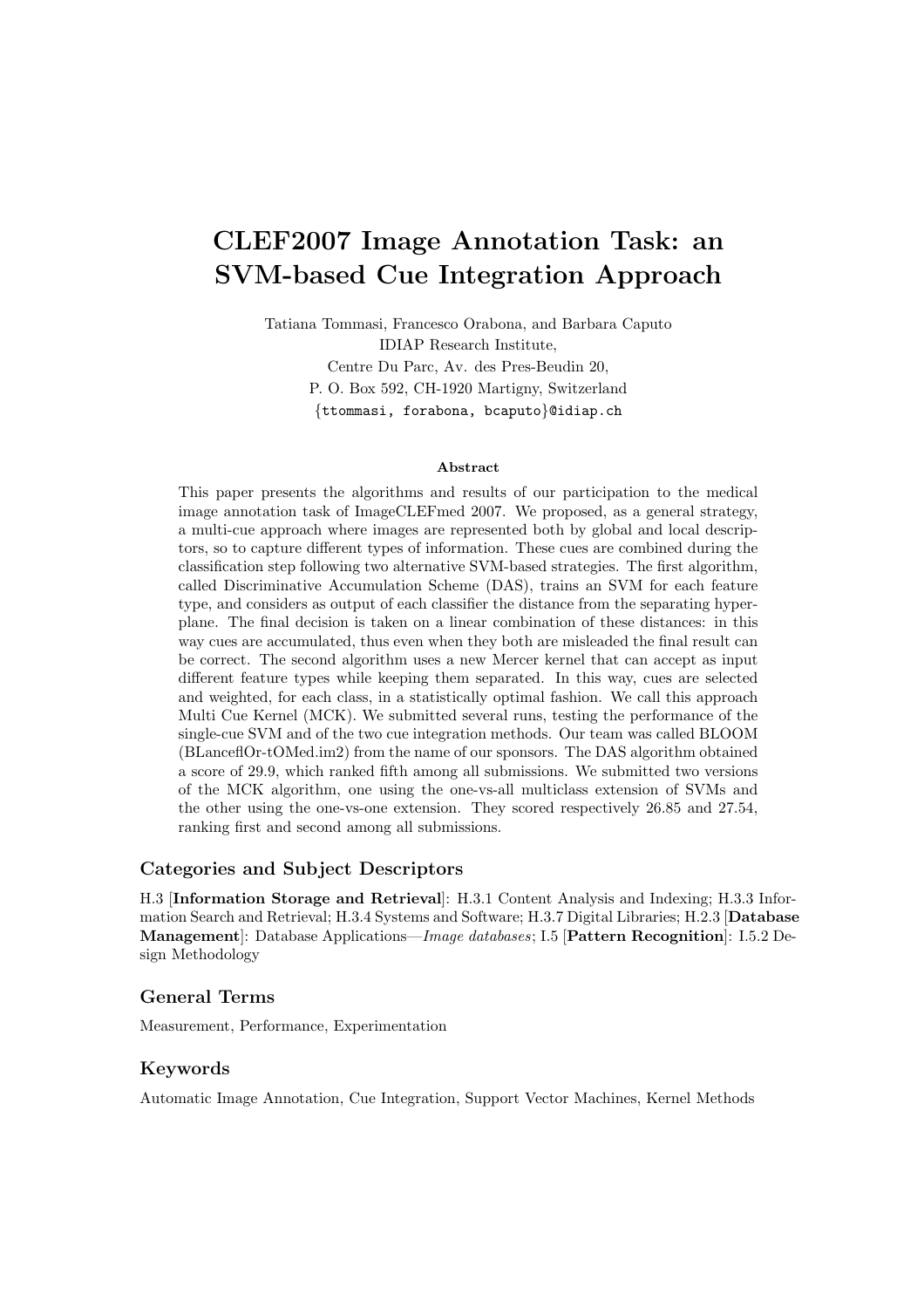### 1 Introduction

The amount of medical image data produced nowadays is constantly growing, with average-sized radiology departments producing several tera-bites of data annually. The cost of manually annotating these images is very high; furthermore, manual classification induces errors in the tag assignment, which means that a part of the available knowledge is not accessible anymore to physicians [5]. This calls for automatic annotation algorithms able to perform the task reliably, and benchmark evaluations are thus extremely useful for boosting advances in the field. The ImageCLEFmed annotation task has been established in 2005, and in 2007 it has provided participants with 11000 training and development data, spread across 116 classes. The task consisted in assigning the correct label to 1000 test images. For further informations on the annotation task of ImageCLEF 2007 we refer the reader to [6].

This paper describes the algorithms submitted by the BLOOM (BLanceflOr-tOMed.im2) team, at its first participation to the CLEF benchmark competition. In order to achieve robustness, a crucial property for a reliable automatic system, we opted for a multi-cue approach, using raw pixels as global descriptors and SIFT features as local descriptors. The two feature types were combined together using two different SVM-based integration schemes. The first is the Discriminative Accumulation Scheme (DAS), proposed first in [7]. For each feature type, an SVM is trained and its output consists of the distance from the separating hyperplane. Then, the decision function is built as a linear combination of the distances, with weighting coefficients determined via cross validation. We submitted a run using this method (BLOOM-BLOOM DAS) that obtained a score of 29.9, ranking fifth among all submissions.

The second integration scheme consists in designing a new Mercer kernel, able to take as input different feature types for each image data. We call it Multi Cue Kernel (MCK); the main advantage of this approach is that features are selected and weighted during the SVM training, thus the final solution is optimal as it minimizes the structural risk. We submitted two runs using this algorithm, the first (BLOOM-BLOOM MCK oa) using the one-vs-all multiclass extension of SVM; the second (BLOOM-BLOOM MCK oo) using instead the one-vs-one extension. These two runs ranked first and second among all submissions, with a score of respectively 26.85 and 27.54. These results overall confirm the effectiveness of using multiple cues for automatic image annotation.

The rest of the paper is organized as follows: section 2 describes the two types of feature descriptors we used at the single cue stage. Section 3 gives details on the two alternative SVMbased cue integration approaches. Section 3 reports the experimental procedure adopted and the results obtained, with a detailed discussion on the performance of each algorithm. The paper concludes with a summary discussion.

### 2 Single Cue Image Annotation

The aim of the automatic image annotation task is to classify images into a set of classes. In particular classes were defined in relation to the four independent axis of modality, body orientation, body region, and biological system examined, according to the IRMA code [3]. The labels are hierarchical therefore, errors in the annotation are counted depending on the level at which the error is done and on the number of possible choices. For each image the error ranges from 0 to 1, respectively if the image is correctly classified or if the predicted label is completely wrong. It is also possible to assign a "don't know" label, in this case the score is 0.5.

The strategy we propose is to extract a set of features from each image and to use then a Support Vector Machine (SVM) to classify the images. We have explored a local approach, using SIFT descriptors, and a global approach, using the raw pixels.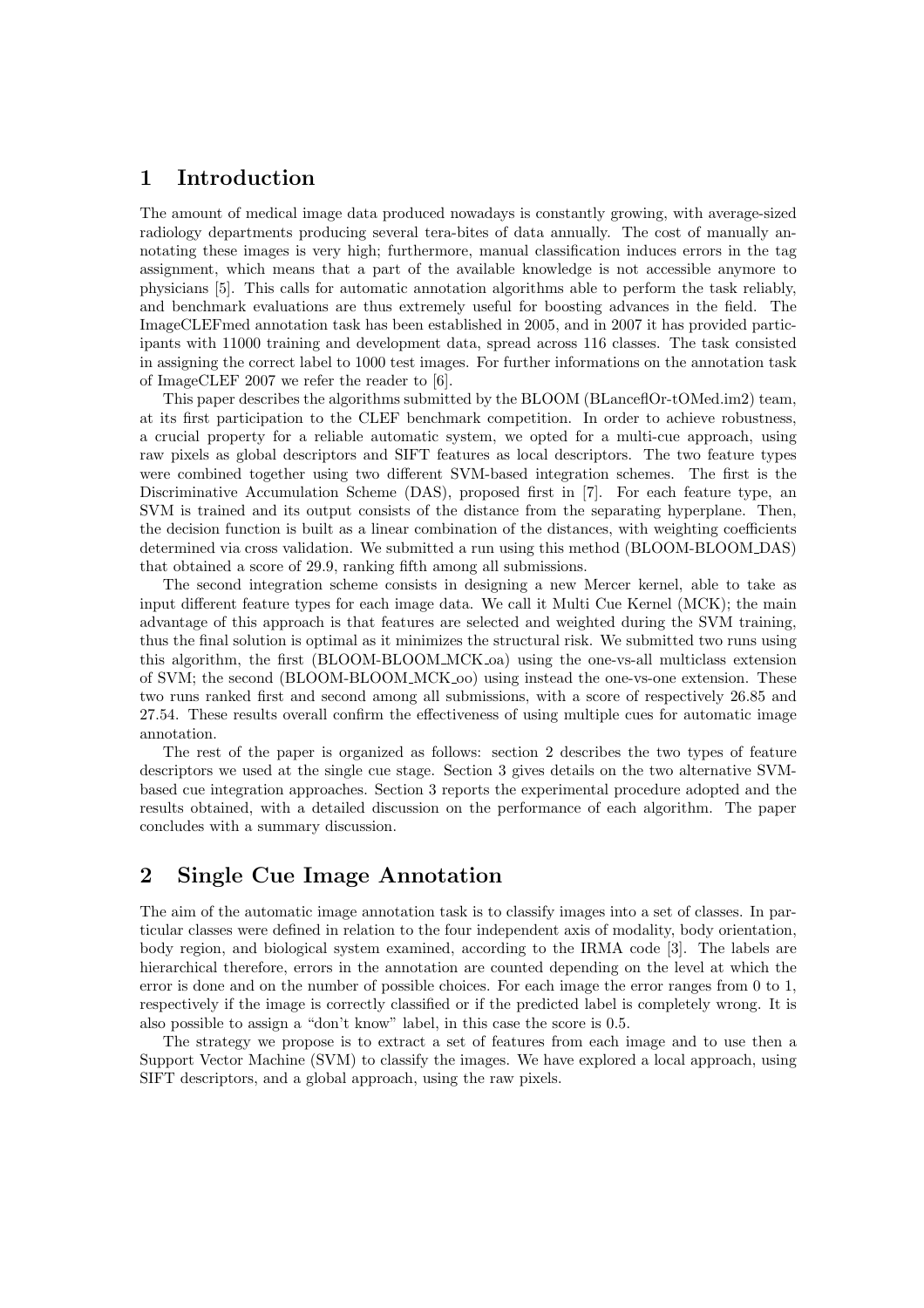#### 2.1 Feature Extraction

We explored the idea of "bag of words" for classification, a common concept in many state of the art approaches in images classification. This is based on the idea that it is possible to transform the images into a set of prespecified visual words, and to classify the images using the statistics of appearance of each word as feature vectors.

Most of these systems are based on the use of the SIFT descriptor [4]. The basic idea of SIFT is to describe an area of an image in a way that is robust to noise, illumination, scale, translation and rotation changes. The SIFT points are selected in the image as local maxima of the scalespace, in this sense the SIFT points are intrinsically easy to be tracked. Despite the usefulness of SIFT, there is no reason to believe that these points are the most informative for a classification task. This has been pointed out by different works and systematically verified by [8]. In that work it is shown that a dense random sampling of the SIFT points is always superior to any strategy based on interest points detectors. Moreover due to the low contrast of the radiographs it would be difficult to use any interest point detector. So in our approach we densely sampled each input image, extracting in each point a SIFT descriptor.

Another modification we made is based on the fact that the rotation invariance could be useless for the ImageCLEF classification task, as the various structures present in the radiographs are likely to appear always with the same orientation. Moreover the scale is not likely to change too much between images of the same class, so we extracted the SIFT at only one octave, the one that gave us the best classification performances. In this sense we have decoupled the extraction of a SIFT keypoint from the description of the point itself. To keep the complexity of the description of each image low and at the same to retain as much information as possible, we matched each extracted SIFT with a number of template SIFTs. These template SIFTs form our vocabulary of visual words. It is built using a standard K-means algorithm, with K equal to 500, on a random collection of SIFTs extracted from the training images. Various sizes of vocabulary were tested with no significant differences, so we have chosen the smaller one with good recognition performances. Note that in this phase also testing images can be used, because the process is not using the labels and it is unsupervised. At this point each image could be described with the raw counts of each visual word.

To add some kind of spatial information to our features we divided the images in four subimages, collecting the histograms separately for each subimage. In this way the dimension of the input space is multiplied by four, but in our tests we gained about 3% of classification performances. We have extracted 1500 SIFT in each subimage: such dense sampling adds robustness to the histograms. See Figures 1 and 2 for an example.

Another approach that we explored was the simplest possible global description method: the raw pixels. The images were resized to 32x32 pixels, regardless of the original dimension, and normalized to have sum equal to one, then the 1024 raw pixels values were used as input features. This approach is at the same time a baseline for the classification system and a useful "companion" method to boost the performance of the SIFT based classifier (see section 2.2).

#### 2.2 Classification

For the classification step we used an SVM with an exponential  $\chi^2$  as kernel, for both the local and global approaches: !<br>!

$$
K(X,Y) = \exp\left(-\gamma \sum_{i=1}^{N} \frac{(X_i - Y_i)^2}{X_i + Y_i}\right).
$$
\n(1)

The parameter  $\gamma$  was tuned through cross-validation (see section 4). This kernel has been successfully applied for histogram comparison and it has been demonstrated to be positive definite [2], thus it is a valid kernel.

Even if the labels are hierarchical, we have chosen to use the standard multi-class approaches. This choice is motivated by the finding that, with our features, the recognition rate was lower using an axis-wise classification. This could be due to the fact that each super-class has a variability so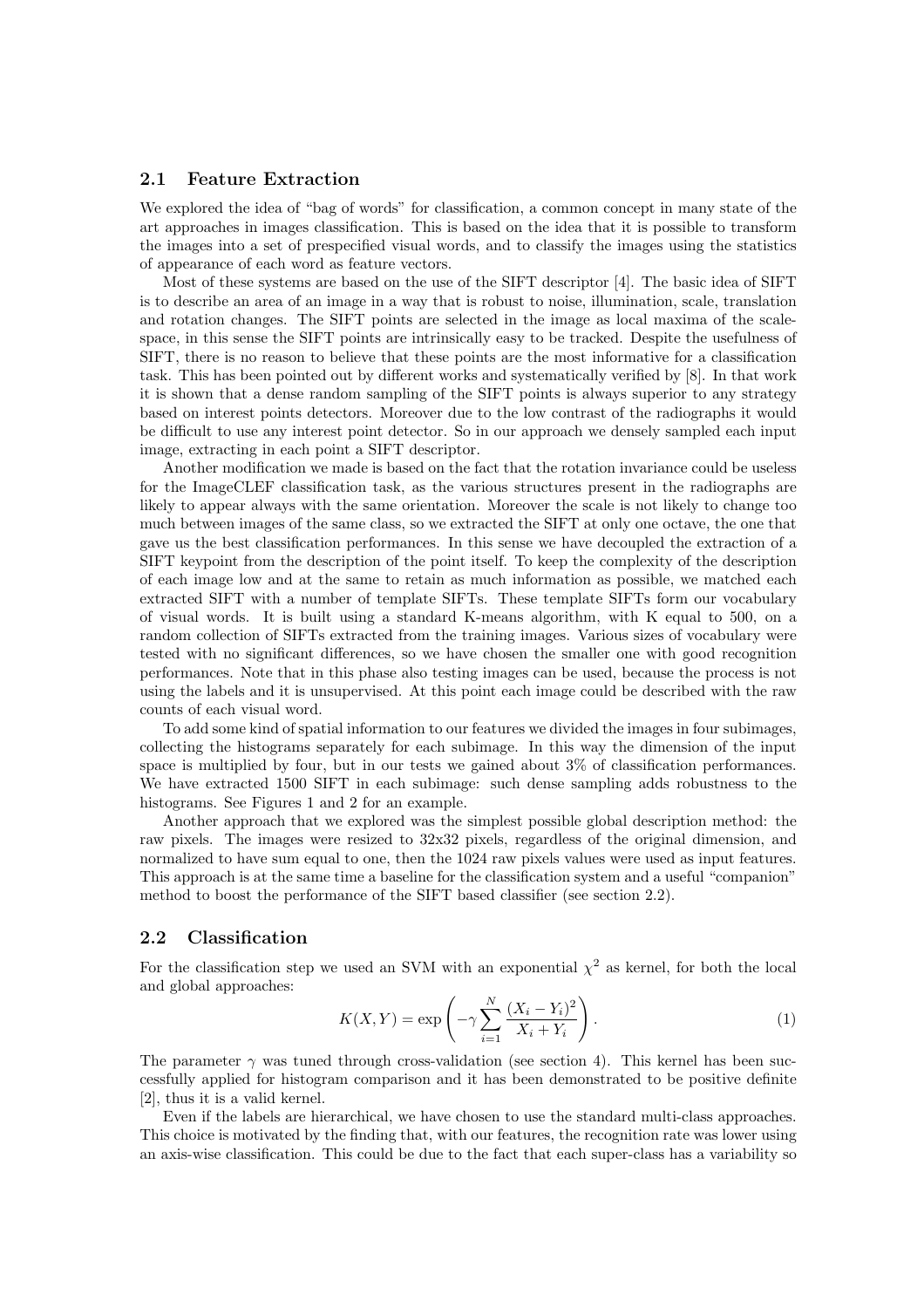

Figure 1: (a) Radiographic image divided in 4 subimages and (b) corresponding counts of the visual words.

high that the chosen features are not able to model it, while they can very well model the small sub-classes. In particular we have tested both one-vs-one and one-vs-all multi-class extension for SVM.

# 3 Multi Cue Annotation

Due to the fundamental difference in how local and global features are computed it is reasonable to suppose that the two representations provide different kinds of information. Thus, we expect that by combining them through an integration scheme, we should achieve a better performance, namely higher classification performance and higher robustness.

In the computer vision and pattern recognition literature some authors have suggested different methods to combine information derived from different cues (for a review on the topic we refer the reader to [9]). Some of them are based on building new representations, but this technique does not solve the robustness problem because if one of the cues gives misleading information it is quite probable that the new feature vector will be adversely affected. Moreover, the dimension of such a feature vector would increase as the number of of cues grows, implying longer learning and recognition times, greater memory requirements and possibly curse of dimensionality effects. The strategy we follow in this paper is to use integration schemes, thus keeping the feature descriptors separated and fusing them at a mid- or high- level. In the rest of the section we describe the two alternative integration schemes we used in the ImageCLEF competition. The first, the Discriminative Accumulation Scheme (DAS, [7]), is a high-level integration scheme, meaning that each single cue first generate a set of hypotheses on the correct label of the test image, and then those hypotheses are combined together so to obtain a final output. This method is described in section 3.1. The second, the Multi Cue Kernel (MCK), is a mid-level integration scheme, meaning that the different features descriptors are kept separated but they are combined in a single classifier generating the final hypothesis. This algorithm is described in section 3.2.

#### 3.1 Discriminative Accumulation Scheme

The Discriminative Accumulation Scheme is an integration scheme for multiple cues that does not neglect any cue contribution. It is based on a weak coupling method called accumulation. The main idea of this method is that information from different cues can be summed together.

Suppose we are given M object classes and for each class, a set of  $N_j$  training images  $\{I_i^j\}_{i=1}^{N_j}$ ,  $j = 1, \ldots M$ . For each image, we extract a set of P different cues: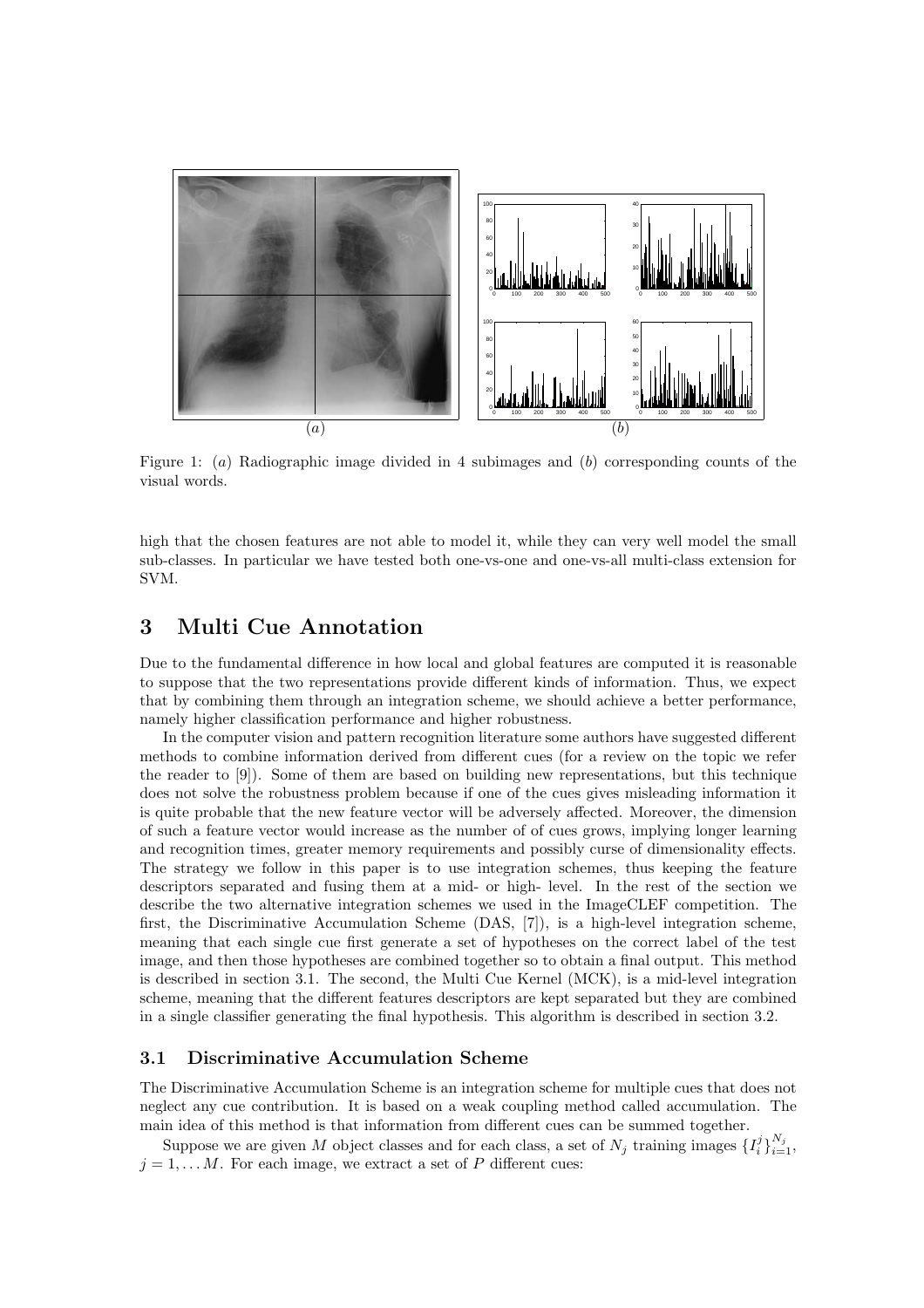

Figure 2: Difference between random sampling and interest point detector. In  $(a)$  the four most present visual words in the image are drawn, each with a different color. In  $(b)$  the result of standard SIFT extraction in the same octave used in (a).

$$
T_p = T_p(I_i^j), \quad p = 1 \dots P \tag{2}
$$

so that for an object j we have P new training sets  $\{T_p(I_i^j)\}_{i=1}^{N_j}, j = 1, \ldots M, p = 1 \ldots P$ . For each we train an SVM. Kernel functions may differ from cue to cue and model parameters can be estimated during the training step via cross validation. Given a test image  $\hat{I}$  and assuming  $M \geq 2$ , for each single-cue SVM we compute the distance from the separating hyperplane:

$$
D_j(p) = \sum_{i=1}^{m_j^p} \alpha_{ij}^p y_{ij} K_p \left( T_p(I_i^j), T_p(\hat{I}) \right) + b_j^p.
$$
 (3)

After collecting all the distances  $\{D_j(p)\}_{p=1}^P$  for all the j objects  $j=1,\ldots,M$  and the p cues  $p = 1, \ldots, P$ , we classify the image  $\hat{I}$  using the linear combination:

$$
j^* = \underset{j=1}{\text{argmax}} \{ \sum_{p=1}^P a_p D_{j(p)} \}, \quad a_p \in \Re^+.
$$
 (4)

The coefficients  $\{a_p\}_{p=1}^P$  are evaluated via cross validation during the training step.

#### 3.2 Multi Cue Kernel

DAS can be defined a high-level integration scheme, as fusion is performed as a post-processing step after the single-cue classification stage. As an alternative, we developed a mid-level integrating scheme based on multi-class SVM with a Multi Cue Kernel  $K_{MC}$ . This new kernel combines different features extracted form images; it is a Mercer kernel, as positively weighted linear combination of Mercer kernels are Mercer kernels themselves [1]:

$$
K_{MC}(\{T_p(I_i)\}_p, \{T_p(I)\}_p) = \sum_{p=1}^P a_p K_p(T_p(I_i), T_p(I)).
$$
\n(5)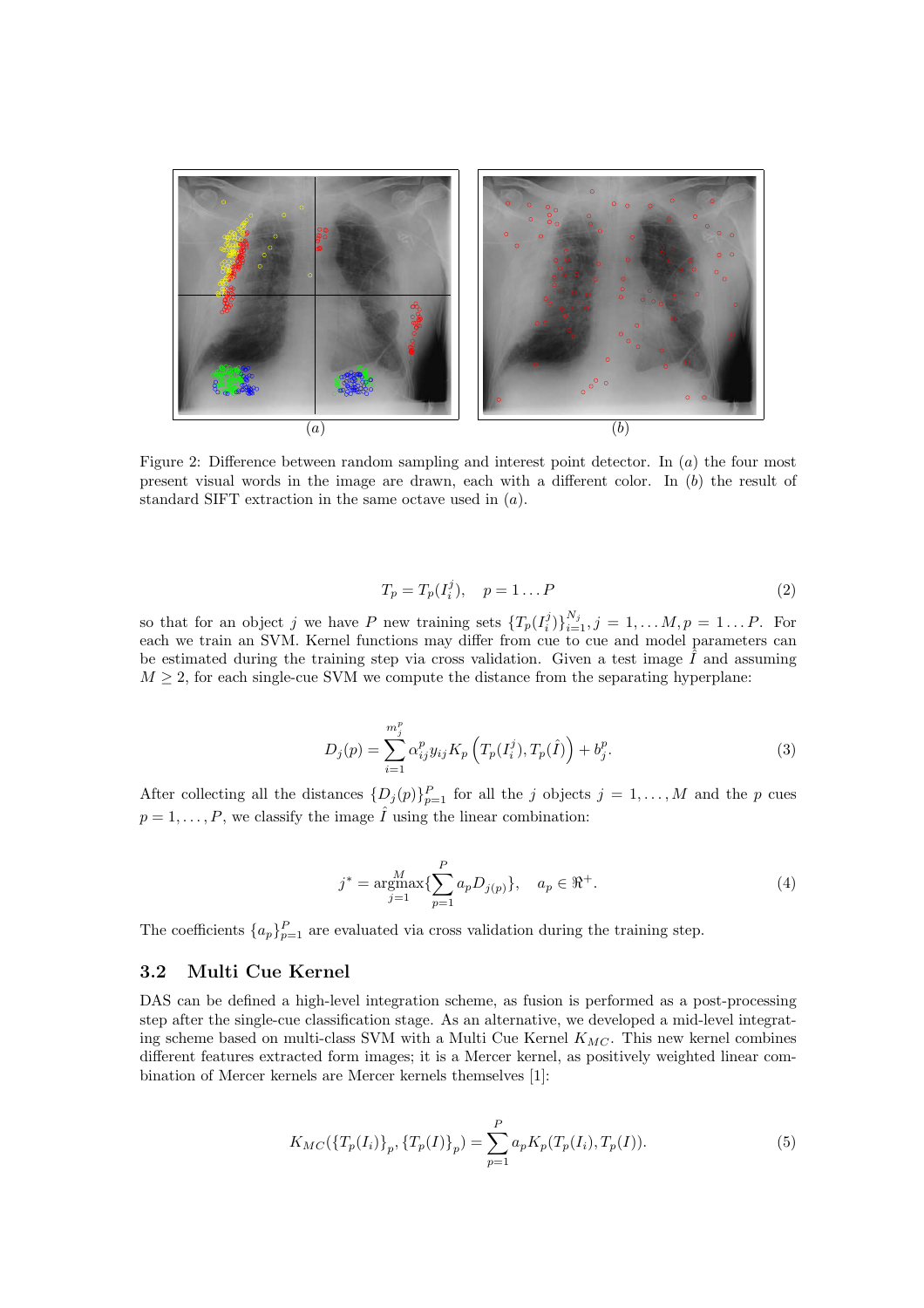In this way it is possible to perform only one classification step, identifying the best weighting factors  $a_p$  while optimizing the other kernel parameters. Another advantage of this approach is that it makes it possible to work both with one-vs-all and one-vs-one SVM extensions to the multiclass problem.

### 4 Experiments

Our experiments started evaluating the performance of local and global features separately before testing our integration methods. Two sets of experiments using single-cue SVM were ran to select the best kernel parameters through cross validation. The original dataset was divided in three parts: training, validation and testing. We merged them together and extracted 5 random and disjoint train/test splits of 10000/1000 images. We considered as the best parameters the one giving the best average score on the 5 splits. Note that, according to the method used for the score evaluation, the best average score is not necessary the best recognition rate. Besides obtaining the optimal parameters, these experiments showed that the SIFT features outperform the raw pixel ones. It could be predictable since the last year ImageCLEF competition results showed that local features are generally more informative than global features for the annotation task.

Then we adopted the same experimental setup for DAS and MCK. In particular for DAS we used the distances from the separating hyperplanes associated with the best results of the previous step, so the cross validation was used only to search the best weights for cue integration. On the other hand, for MCK the cross validation was applied to look for the best kernel parameters and the best feature's weights at the same time. In both cases weights could vary from 0 to 1.

Finally we used the results of the previous phases to run our submission experiment on the 1000 unlabeled images of the challenge test set using all the 11000 images of the original dataset as training.

The ranking, name and score of our submitted runs together with the score gain respect to the best run of other participants are listed in Table 1. Our two runs based on the MCK algorithm ranked first and second among all submissions stating the effectiveness of using multiple cues for automatic image annotation. It is interesting to note that even if DAS has a higher recognition rate, its score is worse than that obtained using the feature SIFT alone. This could be due to the fact that when the label predicted by the global approach, the raw pixels, is wrong, the true label is far from the top of the decision ranking.

In Table 2 there is a summary of the parameters used for our runs and the number of support vectors obtained. As we could expect, the best feature weight (see  $(4)$  and  $(5)$ ) for SIFT results higher than that for raw pixels for all the integration methods. The number of support vectors for the MCK run using one-vs-one multiclass SVM extension (MCK oa) is slightly higher than that used by the single cue SIFT oa but lower than that used by PIXEL oa. For the MCK run using one-vs-one multiclass SVM extension (MCK oo) the number of support vectors is even lower than that of both the single cues SIFT oo and PIXEL oo. These results show that combining two features with the MCK algorithm can simplify the classification problem. For DAS we counted the support vectors summing the ones from SIFT oa and PIXEL oa but considering only once the support vectors associated with the training images that resulted in common between the single cues. The number of support vector for DAS exceed that obtained for both MCK oa and MCK oo showing a higher complexity of the classification problem.

Table 3 shows in details some examples of classification results. The first, second and third column contain examples of images misclassified by one of the two cues but correctly classified by DAS and MCK oa. The fourth column shows an example of an image misclassified by both cues and by DAS but correctly classified by MCK oa. It is interesting to note that combining local and global features can be useful to recognize images even if they are compromised by the presence of artifacts that for medical images can be prosthesis or reference labels put on the acquisition screen.

A deeper analysis of our results can be done considering the performance of the single-cue, discriminative accumulation and multicue kernel approach for each class. In Table 4 the number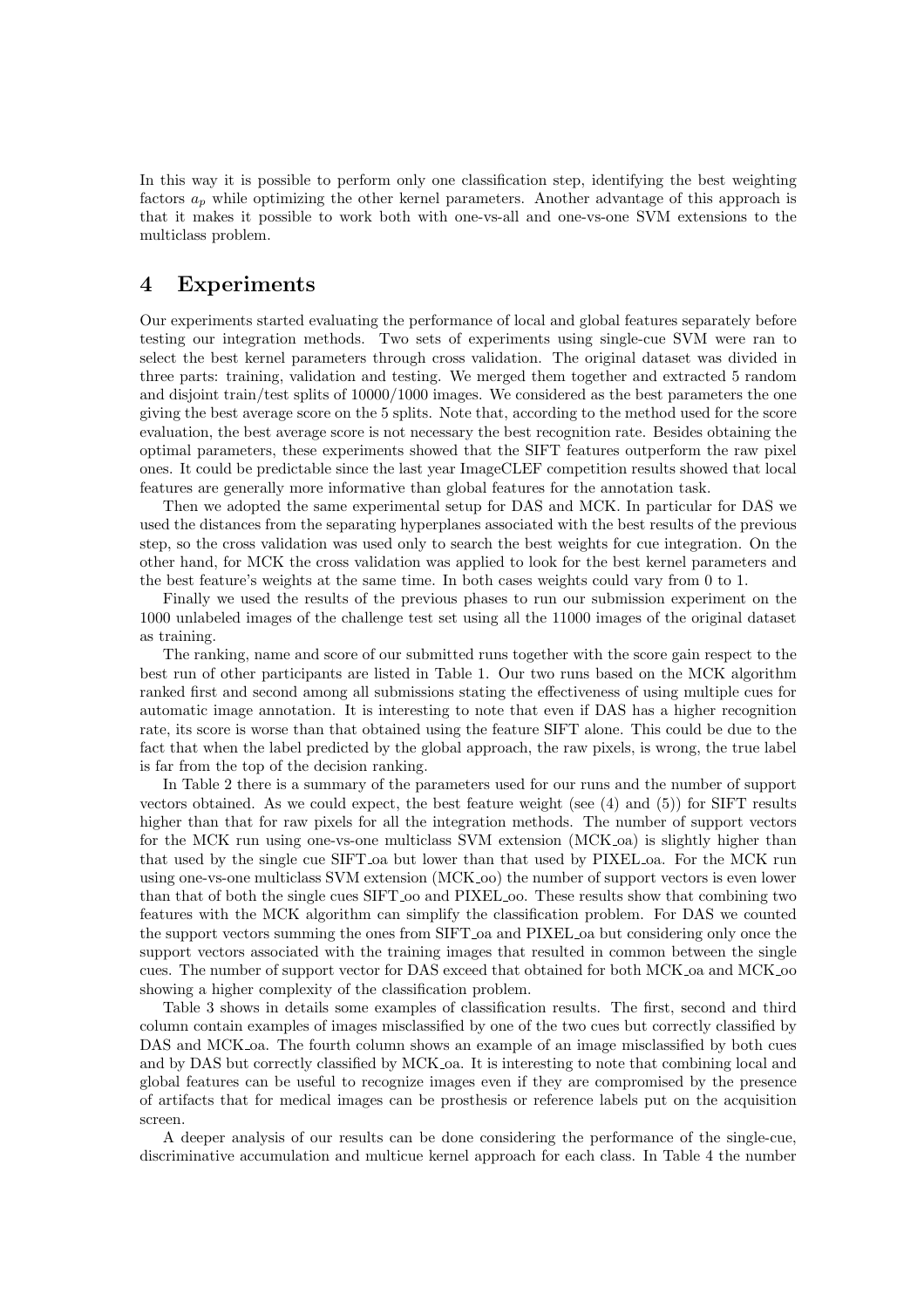| Rank           | Name                 | Score         | Gain             | Rec. rate |
|----------------|----------------------|---------------|------------------|-----------|
|                | BLOOM-BLOOM_MCK_oa   | 26.8470167911 | 4.0828086669     | 89.7%     |
| $\mathfrak{D}$ | BLOOM-BLOOM_MCK_00   | 27.5449911826 | 3.3848342754     | 89.0%     |
| 3              | BLOOM-BLOOM_SIFT_00  | 28.7301320009 | 2.1996934571     | 88.4%     |
| 4              | BLOOM-BLOOM_SIFT_oa  | 29.45575794   | 1.474067518      | 88.5%     |
| 5              | BLOOM-BLOOM_DAS      | 29.9033537771 | 1.0264716809     | 88.9%     |
| 28             | BLOOM-BLOOM_PIXEL_oa | 68.2130545639 | $-37.2832291059$ | 79.9%     |
| 29             | BLOOM-BLOOM_PIXEL_00 | 72.410704904  | $-41.4808794460$ | 79.2%     |

Table 1: Ranking of our submitted runs, name, score and gain respect to the best run of the other participants.

| Rank           | Name                 | $\gamma_{sift}$ | $\gamma_{pixel}$ | С  | $a_{sift}$ | $a_{pixel}$ | #SV  |
|----------------|----------------------|-----------------|------------------|----|------------|-------------|------|
|                | BLOOM-BLOOM_MCK_oa   | 0.5             | 5                | 5  | 0.80       | 0.20        | 7916 |
| $\mathfrak{D}$ | BLOOM-BLOOM_MCK_00   | 0.1             | 1.5              | 20 | 0.90       | 0.10        | 7037 |
| 3              | BLOOM-BLOOM_SIFT_00  | 0.05            |                  | 40 |            |             | 7173 |
|                | BLOOM-BLOOM_SIFT_oa  | 0.25            |                  | 10 |            |             | 7704 |
| 5              | BLOOM-BLOOM_DAS      | 0.25            | 5                | 10 | 0.76       | 0.24        | 9090 |
| 28             | BLOOM-BLOOM_PIXEL_oa |                 | 5                | 10 |            |             | 8329 |
| 29             | BLOOM-BLOOM_PIXEL_00 |                 | 3                | 20 |            |             | 7381 |

Table 2: Here are shown the best parameters obtained by cross validation and used for the classification, together with the number of Support Vectors for each of our submitted runs.

of images correctly recognized for each class are listed and it is possible to note that in few cases PIXEL oa outperforms SIFT oa, and to observe where MCK oa outperforms both SIFT oa and DAS. The difference between our approaches can be better evaluated considering the confusion matrices. They are shown as images in Figure 3. We ordered the classes following the way in which they are listed in table 4 and used a colormap corresponding to the number of images varying from zero to five to let the misclassified images stand out. It is clear that our methods differ principally for how the wrong images are labeled. The more matrices present sparse values out of the diagonal and far away from it, the worse the method is.

| PIXEL <sub>oa</sub> | $11^{\circ}$ | $1^{\circ}$ | $12^{\circ}$ | $5^{\circ}$ |
|---------------------|--------------|-------------|--------------|-------------|
| SIFT_oa             | $1^{\circ}$  | $2^{\circ}$ | $2^{\circ}$  | $5^{\circ}$ |
| DAS                 | $1^{\circ}$  | $1^{\circ}$ | $1^{\circ}$  | $2^{\circ}$ |
| MCK_oa              | $1^{\circ}$  | $1^{\circ}$ | $1^{\circ}$  | $1^{\circ}$ |

Table 3: Example of images misclassified by one or both cues and correctly classified by DAS or MCK.The values correspond to the decision rank.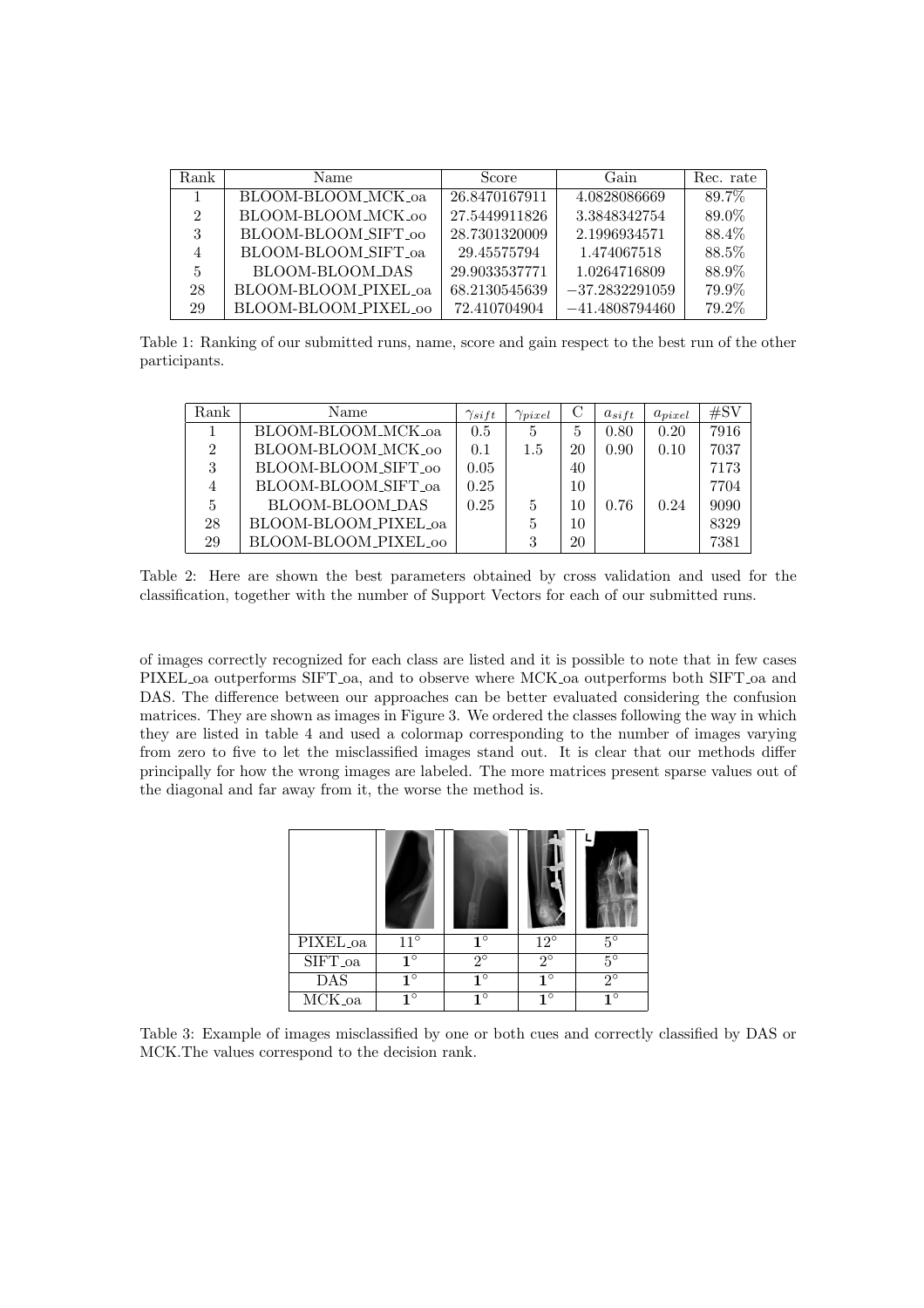|                  | .oa<br>MCK.    | g<br><b>STFT</b> | s<br>₫         | ą<br>PIXEL     | TOT            |                  | <sub>a</sub><br><b>MCK</b> | g<br><b>STFT</b> | c,<br>á        | ą<br>PIXEL      | TOT            |                  | -oa<br>MCK.    | g<br><b>STFT</b> | S<br>Ã         | ą<br>PIXEL     | TOT            |                  | g<br>MCK.      | g<br><b>TATS</b> | s<br>Á         | ą<br>PIXEL     | TOT            |
|------------------|----------------|------------------|----------------|----------------|----------------|------------------|----------------------------|------------------|----------------|-----------------|----------------|------------------|----------------|------------------|----------------|----------------|----------------|------------------|----------------|------------------|----------------|----------------|----------------|
| <b>CLASS</b>     |                |                  |                |                |                | <b>CLASS</b>     |                            |                  |                |                 |                | <b>CLASS</b>     |                |                  |                |                |                | <b>CLASS</b>     |                |                  |                |                |                |
| 1121-110-213-700 | 0              | $\Omega$         | $\Omega$       | $\Omega$       | 3              | 1121-120-516-700 | $\overline{2}$             | $\overline{2}$   | $2^{1}$        | $\overline{2}$  | $\overline{4}$ | 1121-210-331-700 | $\Omega$       | $\Omega$         | $^{\circ}$     | $\Omega$       |                | 1121-240-441-700 | $\overline{4}$ | $\overline{4}$   | 4              | $\overline{4}$ | 5              |
| 1121-110-411-700 | 13             | 11               | 12             | 8              | 14             | 1121-120-517-700 | $\overline{2}$             | $\overline{2}$   | $\overline{2}$ | 3               | 3              | 1121-220-213-700 | $\overline{2}$ | $\overline{2}$   | $\overline{2}$ |                | $\overline{2}$ | 1121-240-442-700 | $\overline{4}$ | $\overline{4}$   | $\overline{4}$ | $\overline{4}$ | $\overline{4}$ |
| 1121-110-414-700 | 38             | 38               | 38             | 35             | 38             | 1121-120-800-700 | 22                         | 22               | 22             | 22              | 22             | 1121-220-230-700 | 17             | 17               | 17             | 17             | 17             | 1121-320-941-700 | 10             | 10               | 10             | 10             | 10             |
| 1121-110-415-700 | 9.             | 9                | 8              | 6              | 9              | 1121-120-911-700 | 5                          | 5                | 5              | 5               | 6              | 1121-220-310-700 |                | 7                |                | 6              | 7              | 1121-420-212-700 |                | $\overline{2}$   | 3              | 4              | $^{4}$         |
| 1121-115-700-400 | 13             | 13               | 13             | 12             | 13             | 1121-120-914-700 | 6                          | 6                | 6              | 6               | 6              | 1121-220-330-700 | $\Omega$       | $\theta$         | $\Omega$       | $\Omega$       |                | 1121-420-213-700 | $\overline{4}$ | $\overline{4}$   | 4              | $\overline{4}$ | $\overline{4}$ |
| 1121-115-710-400 | $\overline{2}$ | $\overline{2}$   | $\overline{2}$ | $\overline{2}$ | 3              | 1121-120-915-700 | 5                          | 5                | 5              | -5              | 6              | 1121-228-310-700 |                | 1                |                | $\Omega$       |                | 1121-430-213-700 | 8              | 8                | 8              | 6              | 9              |
| 1121-116-917-700 |                |                  |                |                |                | 1121-120-918-700 | $\overline{2}$             | $\overline{2}$   | $\overline{2}$ | 3               | 3              | 1121-229-310-700 |                | $\theta$         |                |                |                | 1121-430-215-700 | $\Omega$       | $\theta$         | $\Omega$       | $\Omega$       |                |
| 1121-120-200-700 | 33             | 33               | 33             | 33             | 34             | 1121-120-919-700 | $\overline{2}$             | $\overline{2}$   | $\overline{2}$ |                 | 2              | 1121-230-462-700 | $\overline{2}$ | $\overline{2}$   | $\overline{2}$ | $\overline{2}$ | $\overline{2}$ | 1121-460-216-700 |                |                  |                | $\overline{2}$ | $\overline{2}$ |
| 1121-120-310-700 | 20             | 20               | 20             | 20             | 20             | 1121-120-921-700 | 9                          | 9                | 9              | 5               | 9              | 1121-230-463-700 | 5              | 5                | 5.             | 5              | 5              | 1121-490-310-700 |                |                  |                | $\Omega$       | 1              |
| 1121-120-311-700 | 3.             | 3                | 3              | 3              | 3              | 1121-120-922-700 | 11                         | 11               | 11             |                 | 11             | 1121-230-911-700 | $\Omega$       | $\Omega$         | 0              | $\Omega$       | $\overline{2}$ | 1121-490-415-700 | 6              | 6                | 6              | 6              | 6              |
| 1121-120-320-700 | 11             | 11               | 11             | 9              | 11             | 1121-120-930-700 | $\theta$                   | $\Omega$         | $\Omega$       | $\Omega$        | $\overline{2}$ | 1121-230-914-700 |                | $\mathbf{1}$     |                | $\Omega$       |                | 1121-490-915-700 | $\overline{A}$ | $\overline{4}$   | $\overline{4}$ | $\overline{4}$ | $\overline{4}$ |
| 1121-120-330-700 | 22             | 23               | 22             | 20             | 23             | 1121-120-933-700 | $\theta$                   | $\theta$         | $\theta$       | $\theta$        |                | 1121-230-915-700 | -1             | 1                |                |                |                | 1122-220-333-700 | $\Omega$       | $\theta$         | $\theta$       | $\theta$       | $\overline{0}$ |
| 1121-120-331-700 |                | $\Omega$         |                |                | -1             | 1121-120-934-700 | $\overline{2}$             |                  | $\overline{2}$ |                 | $\overline{2}$ | 1121-230-921-700 |                | $\overline{7}$   |                | 6              |                | 1123-110-500-000 | 84             | 78               | 80             | 69             | 91             |
| 1121-120-413-700 | 3              | 3                | 3              | $\Omega$       | 3              | 1121-120-942-700 | 9                          | 10               | 9              |                 | 10             | 1121-230-922-700 | 6              | 6                | 6              | 6              | 8              | 1123-112-500-000 | $\Omega$       | $\theta$         | $\Omega$       | $^{0}$         | 5              |
| 1121-120-421-700 |                | 4                | $\overline{A}$ | 4              | -5             | 1121-120-943-700 | 9                          | 9                | 9              | 9               | 10             | 1121-230-930-700 | $\Omega$       | $\theta$         | 0              | $\Omega$       |                | 1123-121-500-000 | 5              | -5               | 5              | 5              | 8              |
| 1121-120-422-700 | 4              | Δ                | $\overline{A}$ | 3              | $\overline{4}$ | 1121-120-950-700 | $\Omega$                   |                  | $\Omega$       | $\Omega$        |                | 1121-230-934-700 |                | 1                |                | $\Omega$       | $\overline{2}$ | 1123-127-500-000 | 182            | 184              | 184            | 172            | 196            |
| 1121-120-433-700 |                | $\overline{2}$   |                |                | $\overline{2}$ | 1121-120-951-700 |                            | $\overline{2}$   | $\overline{2}$ | $\Omega$        | 3              | 1121-230-942-700 | 9              | 9                | 9              | 9              | 9              | 1123-211-500-000 | 89             | 89               | 89             | 88             | 89             |
| 1121-120-434-700 | $\overline{2}$ | $\overline{2}$   | $\overline{2}$ | $\Omega$       | $\overline{2}$ | 1121-120-956-700 |                            | $\Omega$         | $\Omega$       | $\Omega$        | $\overline{2}$ | 1121-230-943-700 |                | 6                | 6              | 6              | $\overline{7}$ | 1124-310-610-625 | 6              | 6                | 6              | 6              | 6              |
| 1121-120-437-700 | 0              | $\Omega$         | $\sqrt{ }$     | $\overline{0}$ |                | 1121-120-961-700 | 3                          | 3                | 3              | 3               | $\overline{4}$ | 1121-230-950-700 | $\Omega$       | $\overline{0}$   | $\overline{0}$ | $\Omega$       |                | 1124-310-620-625 |                | 6                | 6              | 6              | 7              |
| 1121-120-438-700 | 0              | $\Omega$         | $\theta$       | $\Omega$       |                | 1121-120-962-700 | 5                          | 4                | 5.             | 3               | 5              | 1121-230-953-700 | $\Omega$       | $\theta$         | 0              | $\Omega$       |                | 1124-410-610-625 |                | 7                |                |                | 7              |
| 1121-120-441-700 | 4              | 4                | $\overline{A}$ | $\overline{2}$ | 5              | 1121-127-700-400 | $\theta$                   | $\theta$         | $\theta$       | $\theta$        | 3              | 1121-230-961-700 | 4              | $\overline{4}$   | 4              | 3              | 4              | 1124-410-620-625 |                |                  |                |                | 7              |
| 1121-120-442-700 | 3.             | 3                | 3              | 3              | $\overline{4}$ | 1121-127-700-500 | $\Omega$                   | $\Omega$         | $\Omega$       | $\Omega$        |                | 1121-230-962-700 | $\overline{2}$ | $\overline{2}$   | $\overline{2}$ | $\Omega$       | 3              | 1121-120-91a-700 | $\Omega$       | $\theta$         | $\Omega$       | $^{\circ}$     | 1              |
| 1121-120-451-700 |                |                  |                | $\Omega$       |                | 1121-129-700-400 |                            |                  |                |                 |                | 1121-240-413-700 | $\Omega$       | $\Omega$         | 0              | $\Omega$       | $\overline{2}$ | 1121-12f-466-700 | $\Omega$       | $\theta$         | $\Omega$       | $\Omega$       | $\mathbf{1}$   |
| 1121-120-452-700 | 0              | $\Omega$         | $\Omega$       | $\overline{0}$ |                | 1121-200-411-700 | 9                          |                  |                | $\overline{4}$  | 13             | 1121-240-421-700 | $\overline{4}$ | $\overline{4}$   | 4              | 3              | -5             | 1121-12f-467-700 | $\overline{2}$ | $\overline{2}$   | $\overline{2}$ | $\overline{2}$ | $\overline{2}$ |
| 1121-120-454-700 | 0.             | $\Omega$         | $\Omega$       | $\Omega$       |                | 1121-210-213-700 |                            |                  |                |                 |                | 1121-240-422-700 | $\overline{2}$ | $\overline{2}$   | $\overline{2}$ |                | 3              | 1121-4a0-310-700 | $\overline{2}$ | $\overline{2}$   | $\overline{2}$ | $\Omega$       | $\overline{2}$ |
| 1121-120-462-700 | $^{4}$         | 4                | $\overline{4}$ | 5              | 5              | 1121-210-230-700 | 13                         | 13               | 13             | 11 <sup>1</sup> | 13             | 1121-240-433-700 |                | 1                |                | $\Omega$       | 3              | 1121-4a0-414-700 | 8              | 7                | 8              | 8              | 8              |
| 1121-120-463-700 | 7.             |                  | 7              | 6              |                | 1121-210-310-700 | 10                         | 10               | 10             | 9               | 10             | 1121-240-434-700 | -1             | 1                |                | $\Omega$       | -3             | 1121-4a0-914-700 | -3             | 3                | 3              | $\overline{2}$ | 5              |
| 1121-120-514-700 |                |                  |                | $\Omega$       | $\overline{2}$ | 1121-210-320-700 | 11                         | 11               | 11             | 10              | 12             | 1121-240-437-700 | $\Omega$       | $\Omega$         | 0              | $\Omega$       | $\overline{2}$ | 1121-4a0-918-700 | $\Omega$       |                  |                | $\Omega$       |                |
| 1121-120-515-700 | 3.             | 3                | 3              | 3              | 3              | 1121-210-330-700 | 20                         | 20               | 20             | 18              | $-21$          | 1121-240-438-700 | $\Omega$       | $\Omega$         | 0              | $\Omega$       |                | 1121-4b0-233-700 | $\overline{4}$ | 4                | 4              | 3              | $\overline{4}$ |

Table 4: Performance of the single-cue, discriminative accumulation and multicue kernel approach for each class.

# 5 Conclusions

This paper presented a discriminative multi-cue approach to medical image annotation. We combined global and local information using two alternative fusion strategies, the discriminative accumulation scheme [7] and the multi cue kernel. This last method gave the best performance obtaining a score of 26.85, which ranked first among all submissions.

This work can be extended in many ways. First, we would like to use various types of local and global descriptors, so to select the best features for the task. Second, we would like to add shape descriptors in our fusion scheme, which should result in a better performance. Finally, our algorithm does not exploit at the moment the natural hierarchical structure of the data, but we believe that this information is crucial for achieving significant improvements in performance. Future work will explore these directions.

# Acknowledgments

This work was supported by the ToMed.IM2 project (B. C. and F. O), under the umbrella of the Swiss National Center of Competence in Research (NCCR) on Interactive Multimodal Information Management (IM2, www.im2.ch), and by the Blanceflor Boncompagni Ludovisi foundation (T. T., www.blanceflor.se). The support is gratefully acknowledged.

### References

- [1] N. Cristianini and J. Shawe-Taylor. An Introduction to Support Vector Machines (and Other Kernel-Based Learning Methods). CUP, 2000.
- [2] C. Fowlkes, S. Belongie, F. Chung, and J. Malik. Spectral grouping using the nyström method. IEEE Transactions on Pattern Analysis and Machine Intelligence, 26(2):214–225, 2004.
- [3] Schubert Henning Keysers Daniel Kohnen Michael Wein Berthold B. Lehmann, Thomas M. The irma code for unique classification of medical images. In Proceedings of SPIE Medical Imaging, volume 5033, pages 440–451, May 2003.